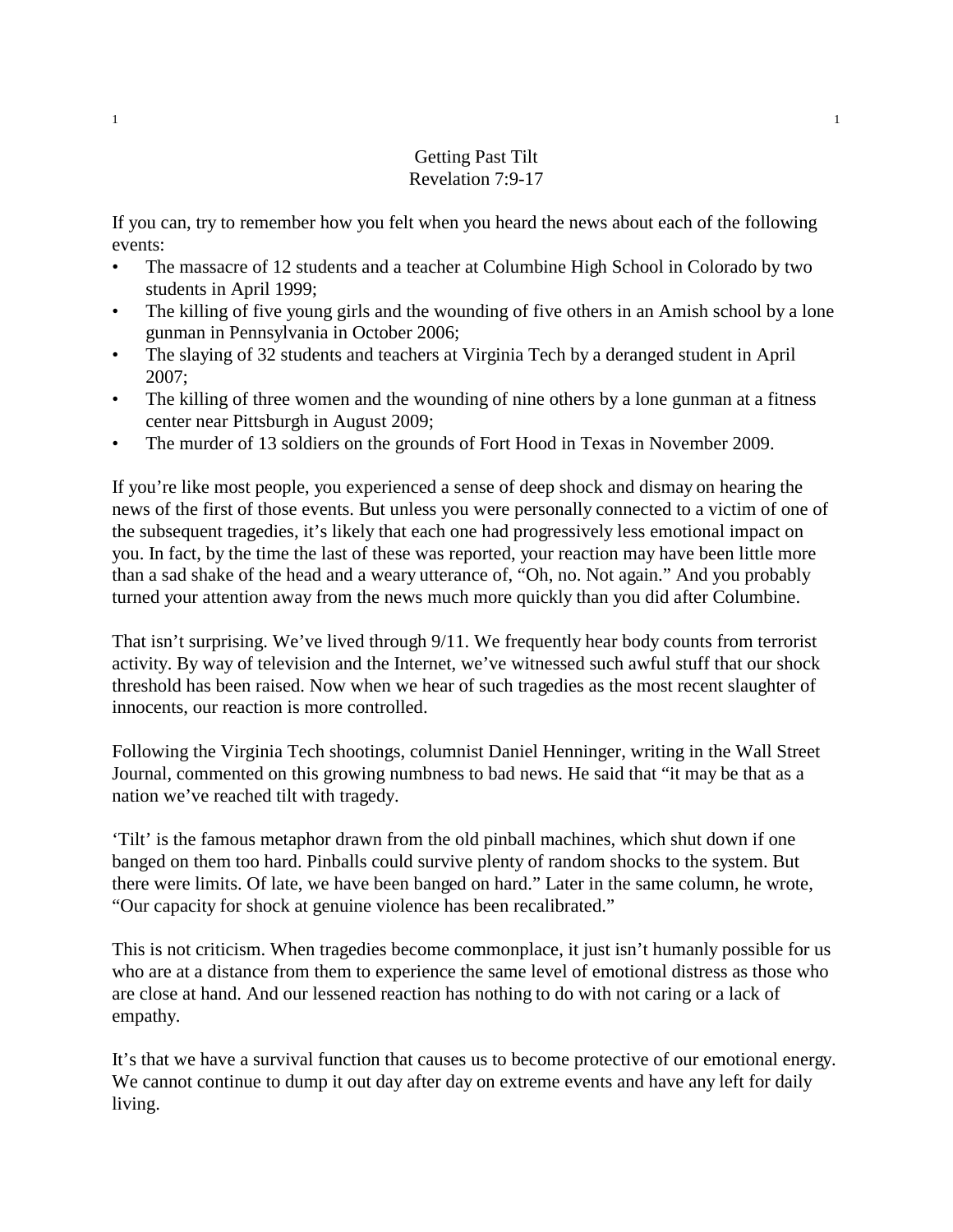And so a kind of numbness creeps in, and to some degree, it needs to. It's a defense mechanism that keeps us from reaching our personal tilt point.

Such numbness also gives us a jaded view of life, a pervasive pessimism that whispers to us that the cards really are stacked against us, and that no matter how much we think we've organized our lives, the forces of chaos and destruction will ultimately prevail.

We hear some of those whispers after almost every one of these shootings. Some commentator says the incident should reignite the debate about gun control, but those of us who've been around awhile find ourselves thinking something such as, "Yeah, this latest tragedy might cause some debate, but even if some changes are made, it won't make the kind of difference we need. People who are determined to kill others will always find a way to do so." But do you hear in that admission deep pessimism — that nothing could have prevented it, or something like it — that neither arming everybody nor disarming everybody would make much difference?

That's a fatalism we don't wish to surrender to, but it nibbles at the edge of our minds when we contemplate awful things. Fully developed, it can cause us to doubt God's existence, or at least his goodness.

Against that, there's the vision that John of Patmos had of the eternal age to come, where a multitude of people — so great it cannot be counted — with representatives from every nation, tribe, peoples, and language group, stand worshiping before the throne of the Lamb of God.

And they cry out good news: "Salvation belongs to our God who is seated on the throne, and to the Lamb!" When John seeks to know who these people of this multitude are, he is told, "These are they who have come out of the great ordeal; they have washed their robes and made them white in the blood of the Lamb."

In the context of John's time, the "great ordeal" likely referred to the bitter experiences — the bad news — that befell the followers of Jesus at the onset of the Jerusalem war in A.D. 66. But we can read it in our own context and apply it to the bad-news ordeals of our own time.

In contrast to the pessimism that first-century ordeal might have engendered, however, this Revelation passage sees the brightness, the good news, beyond it. These people, who have come through that great ordeal faithfully, "will hunger no more, and thirst no more; the sun will not strike them, nor any scorching heat; for the Lamb at the center of the throne will be their shepherd, and he will guide them to springs of the water of life ...."

They are the ones who were numbed by the battering of bad news in their day, but in the realm to come, they are "un-numbed." In fact, they have no need for defensive numbing, because "God will wipe away every tear from their eyes."

But what about us? If this passage is to fit into our existence somewhere, it has to be read as belonging to some future that we cannot see and can only envision. And then we can only hold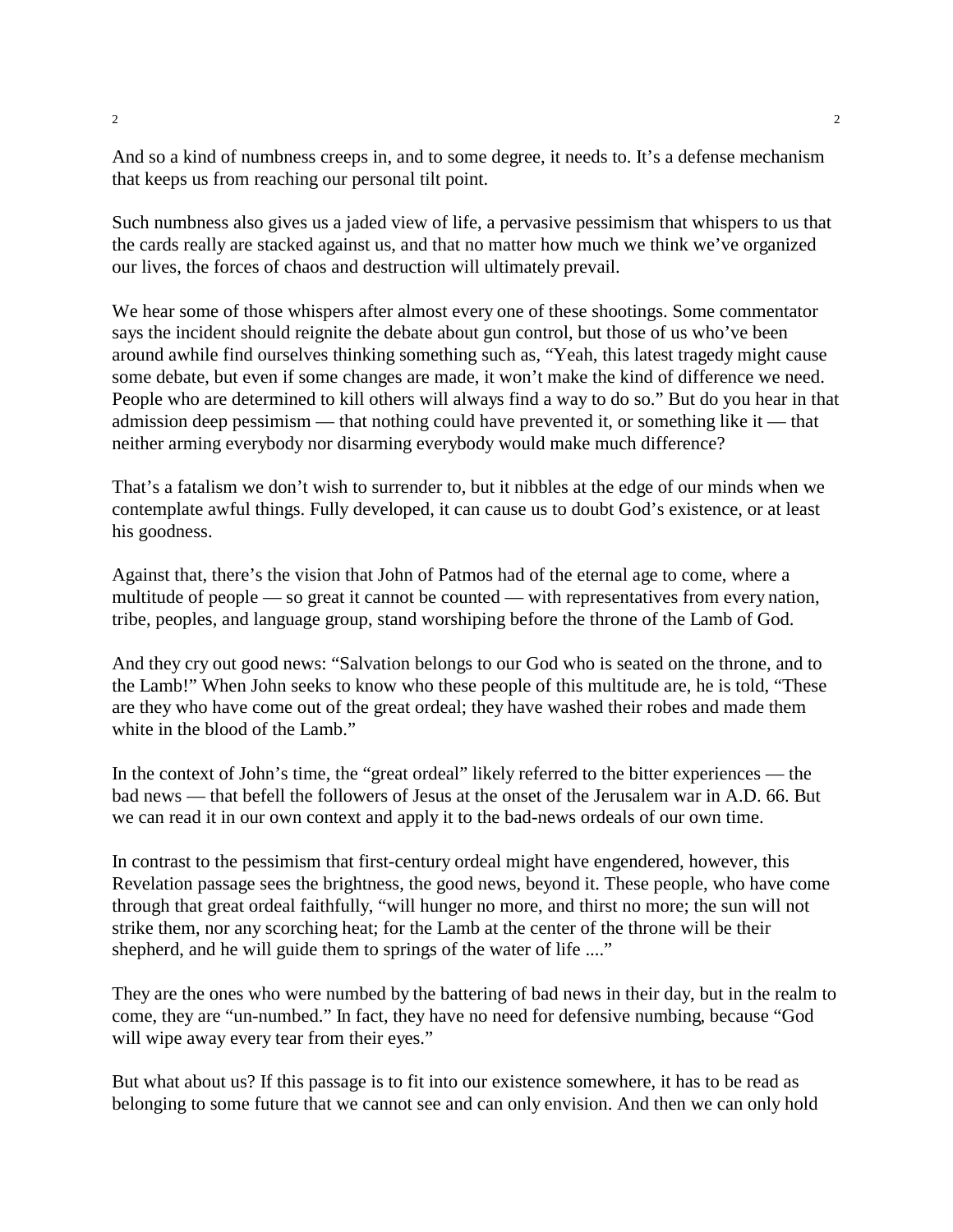on to that vision with the most slender of threads, those of promise and hope, and perhaps even wish.

We do note, however, that the multitude in Revelation sees this brightness because they are gathered around the throne of God in worship together. Perhaps, in that time to come, that throne is the place where they get their questions about life answered. But what John's vision shows us is that in that place of worship, they jointly perceive what they need to know, that the Lamb is their shepherd

As we who live on this side of eternity, what we need to know is that God is still here in this life, that he hasn't left us, that he is our shepherd, too. And corporate worship can bring us that assurance; it can give us a glimpse of the divine perspective.

It's significant that we don't go to church for private devotions. We go there as part of a congregation, and we get some of the uplift we need from fellow worshipers.

We shouldn't discount the power of corporate worship to help us when numbing news bombards us. A 2003 study gives us some evidence in that direction. Researchers started with records of 5,124 male and female subjects from a heart study done in 1948, looking for risk factors for heart trouble, that was done in Framingham. The original researchers had noted each participant's close friends, colleagues, and family members simply so that if the participant moved away, the researchers could contact the friends to locate the participant.

Looking at that information, the 2003 researchers realized it could be transformed into a detailed map of the human relationships of those folks. Almost the entire social network of the community was chronicled in these old records. The researchers were able to construct detailed diagrams of the social networks of the Framingham residents.

As they began tracking those people as an interconnected network rather than as a mass of individuals, they discovered that the social networks influenced the behavior of the people involved, even as the participants spread out over a larger geographic area.

They first analyzed obesity trends, and found they were the same as national trends. But looking at it from the social-network angle, the researchers realized that while the whole group discovered fast food at the same time, the social-network effect was what caused the change. In other words, when your friends change their eating habits, it's likely that you will, too.

They found a similar trajectory with smoking. The researchers found that friends and family had a positive influence, and that people quit together.

Both eating habits and smoking are behaviors, but the researchers went further and found that such things as happiness are also influenced by our social networks. Because the original study asked people to describe their moods, the latter research showed that essentially, happy people have happy friends and unhappy people have unhappy friends. In other words, gloom is